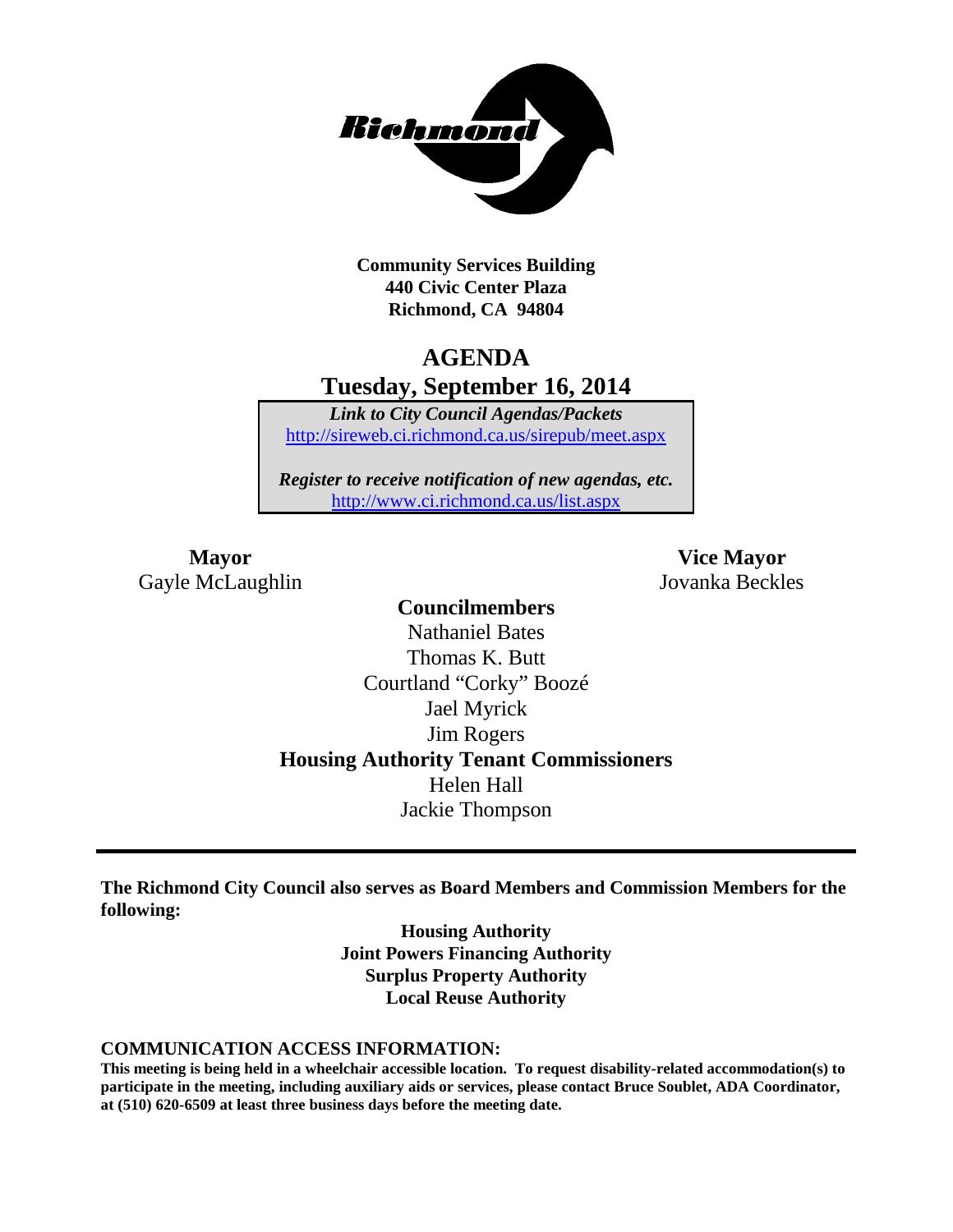# **MEETING PROCEDURES**

The City of Richmond encourages community participation at its City Council meetings and has established procedures that are intended to accommodate public input in a timely and time-sensitive way. As a courtesy to all members of the public who wish to participate in City Council meetings, please observe the following procedures:

**PUBLIC COMMENT ON AGENDA ITEMS:** Anyone who desires to address the City Council on items appearing on the agenda must complete and file a pink speaker's card with the City Clerk **prior** to the City Council's consideration of the item. Once the City Clerk has announced the item and discussion has commenced, no person shall be permitted to speak on the item other than those persons who have submitted their names to the City Clerk. Your name will be called when the item is announced for discussion. **Each speaker will be allowed TWO (2) MINUTES to address the City Council on NON-PUBLIC HEARING items listed on the agenda.**

**OPEN FORUM FOR PUBLIC COMMENT:** Individuals who would like to address the City Council on matters not listed on the agenda or on **Presentations, Proclamations and Commendations, Report from the City Attorney, or Reports of Officers** may do so under Open Forum. All speakers must complete and file a pink speaker's card with the City Clerk **prior** to the commencement of Open Forum. **The amount of time allotted to individual speakers shall be determined based on the number of persons requesting to speak during this item. The time allocation for each speaker will be as follows: 15 or fewer speakers, a maximum of 2 minutes; 16 to 24 speakers, a maximum of 1 and one-half minutes; and 25 or more speakers, a maximum of 1 minute.**

#### **SPEAKERS ARE REQUESTED TO OCCUPY THE RESERVED SEATS IN THE FRONT ROW BEHIND THE SPEAKER'S PODIUM AS THEIR NAME IS ANNOUNCED BY THE CITY CLERK.**

**CONSENT CALENDAR:** Consent Calendar items are considered routine and will be enacted, approved or adopted by one motion unless a request for removal for discussion or explanation is received from the audience or the City Council. A member of the audience requesting to remove an item from the Consent Calendar must first complete a speaker's card and discuss the item with a City staff person prior to filing the card with the City Clerk and **prior to the City Council's consideration of Agenda Review.** An item removed from the Consent Calendar may be placed anywhere on the agenda following the City Council's agenda review.

Any law enforcement officer on duty or whose service is commanded by the presiding officer shall be Sergeant-at-Arms of the Council meetings. He/she, or they, shall carry out all orders and instructions given by the presiding officer for the purpose of maintaining order and decorum at the Council meetings (City Council Rules of Procedure and Order Section III F, RMC Section 2.12.030).

**\*\*\*\*\*\*\*\*\*\*\*\*\*\*\*\*\*\*\*\*\*\*\*\*\*\*\*\*\*\*\*\*\*\*\*\*\*\*\*\*\*\*\*\*\*\*\*\*\*\*\*\*\*\*\*\*\*\***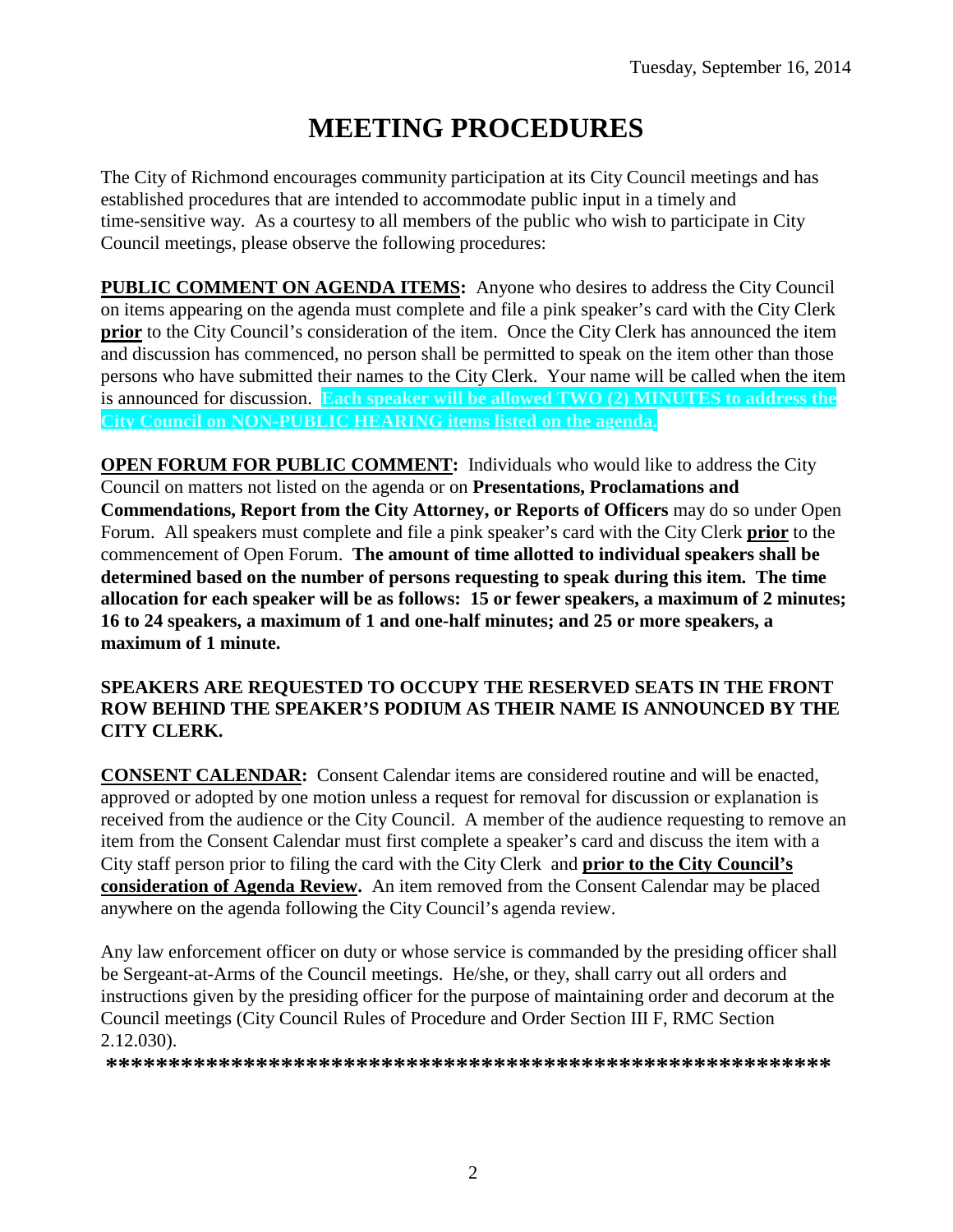# **OPEN SESSION TO HEAR PUBLIC COMMENT ON CLOSED SESSION ITEMS**

5:00 p.m.

- **A. ROLL CALL**
- **B. PUBLIC COMMENT**

#### **C. ADJOURN TO CLOSED SESSION**

# **CLOSED SESSION**

Shimada Room of the Community Services Building

#### **A. CITY COUNCIL**

**A-1.** PUBLIC EMPLOYEE PERFORMANCE EVALUATION (Government Code Section 54957.6):

Title: City Attorney

**A-2.** LIABILITY CLAIMS - (Government Code Section 54956.9):

Arlevia Livingston vs. City of Richmond

Arturo Serrano vs. City of Richmond

**A-3.** CONFERENCE WITH LEGAL COUNSEL - EXISTING LITIGATION (Subdivision [a] of Government Code Section 54956.9):

Baykeeper vs. City of Richmond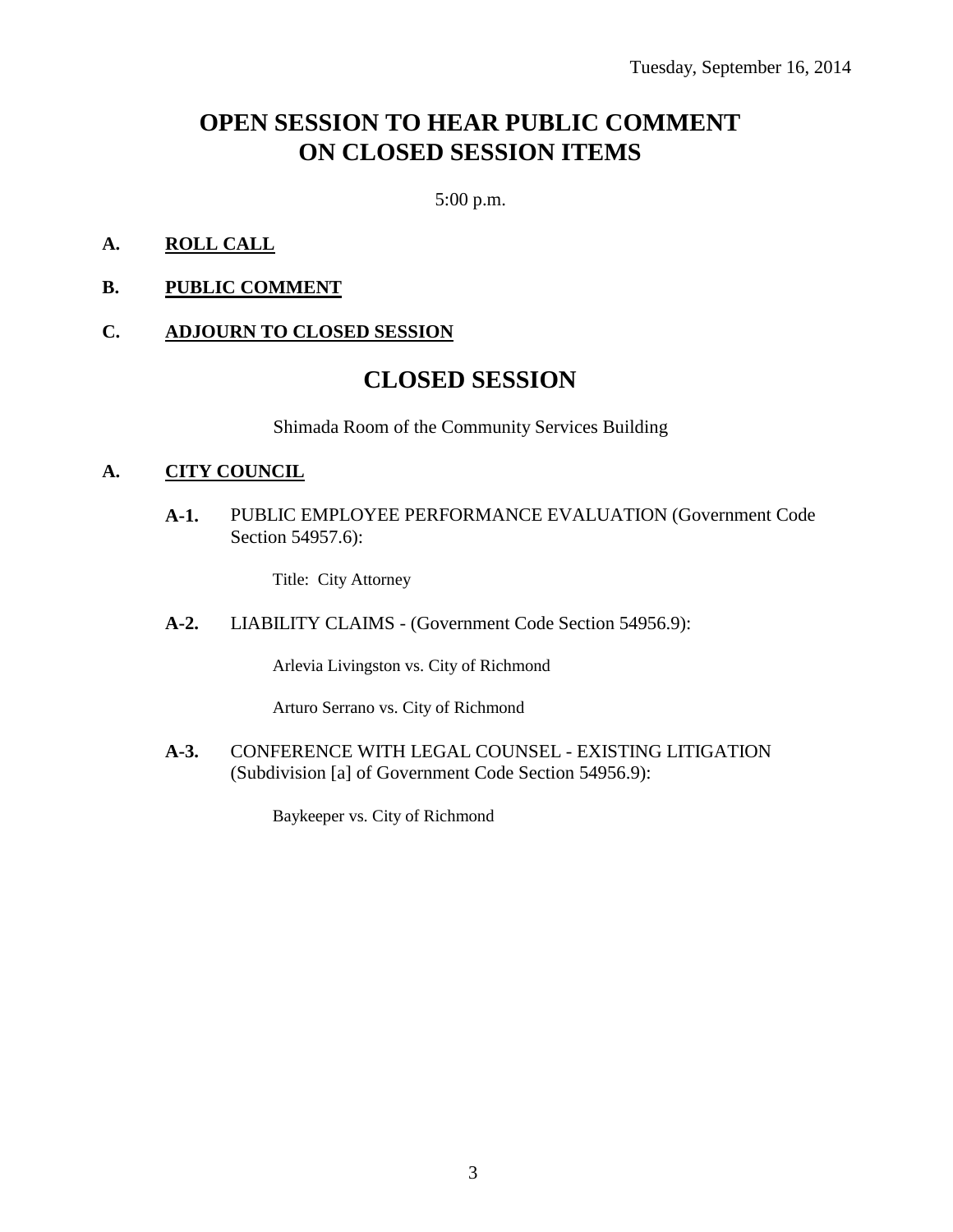# **SPECIAL MEETING OF THE RICHMOND HOUSING AUTHORITY**

6:15 p.m.

- **A. PLEDGE TO THE FLAG**
- **B. ROLL CALL**
- **C. STATEMENT OF CONFLICT OF INTEREST**
- **D. OPEN FORUM FOR PUBLIC COMMENT**
- **E. AGENDA REVIEW**

#### **F. HOUSING AUTHORITY CONSENT CALENDAR**

**F-1.** RECEIVE reports of Commissioners, City Council liaison, staff written reports on the status of Housing Authority business matters, and resident concerns, and reports from housing tenants - Housing Authority (Tim Jones 621-1310).

#### **G. PUBLIC HEARING**

**G-1.** CONDUCT a Public Hearing and adopt a resolution authorizing submission of the U.S. Department of Housing and Urban Development 2014 One-Year and Five-Year Agency Plan - Richmond Housing Authority (Tim Jones 621-1310).

#### **H. HOUSING AUTHORITY AS A WHOLE**

**H-1.** RECEIVE a report from staff regarding the membership, rules and procedures of the Housing AdHoc Committee - Councilmember Boozé (620-6593).

### **I. ADJOURNMENT**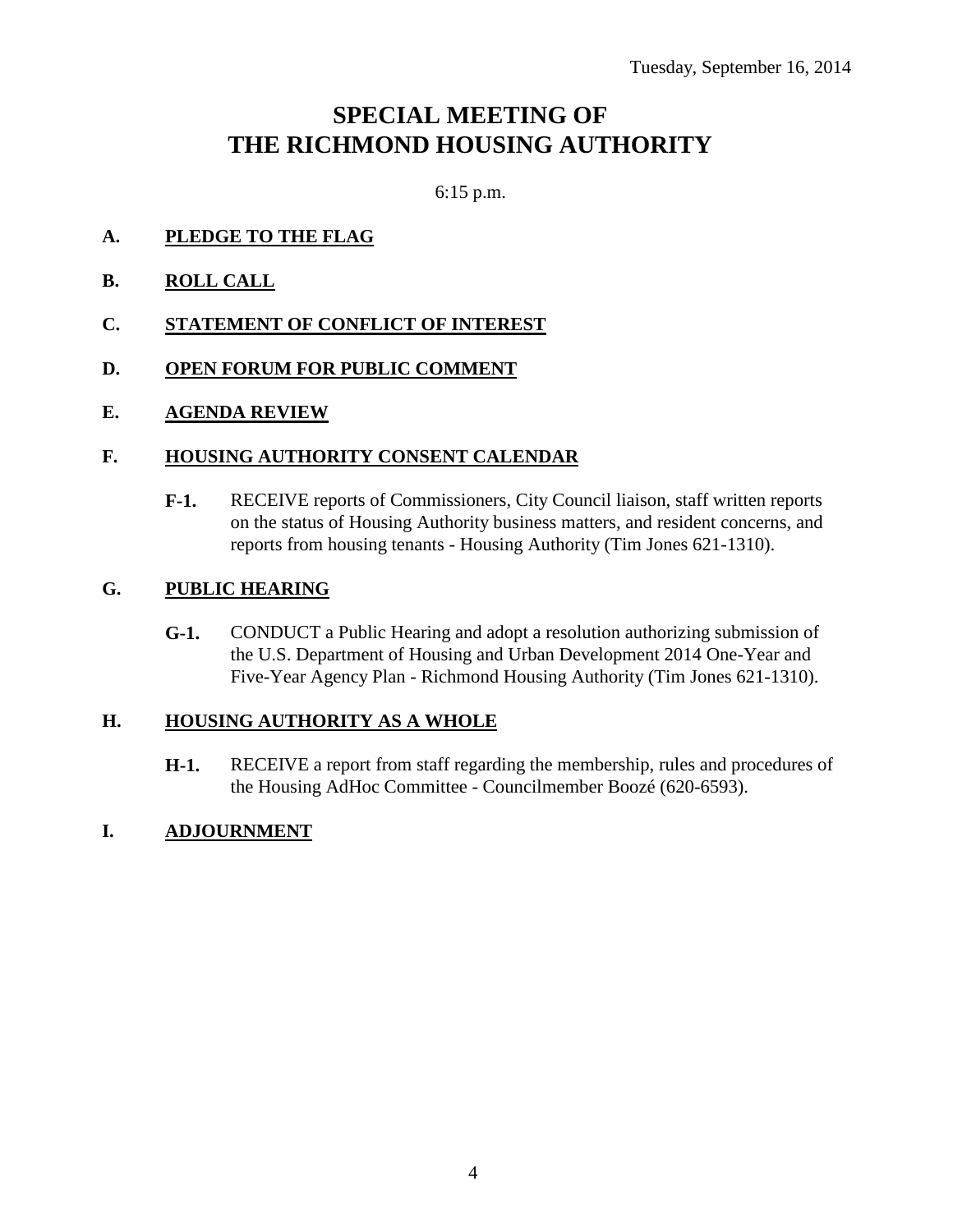# **MEETING OF THE SUCCESSOR AGENCY TO THE RICHMOND COMMUNITY REDEVELOPMENT AGENCY AND RICHMOND CITY COUNCIL**

6:30 p.m.

- **A. PLEDGE TO THE FLAG**
- **B. ROLL CALL**
- **C. STATEMENT OF CONFLICT OF INTEREST**
- **D. AGENDA REVIEW**

#### **E. PRESENTATIONS, PROCLAMATIONS, AND COMMENDATIONS**

**E-1.** PROCLAMATION recognizing September as National Attendance Awareness Month - Mayor McLaughlin (620-6503) and Vice Mayor Beckles (620-6568).

#### **F. REPORT FROM THE CITY ATTORNEY OF FINAL DECISIONS MADE DURING CLOSED SESSION**

### **G. OPEN FORUM FOR PUBLIC COMMENT**

#### **H. SUCCESSOR AGENCY TO THE RICHMOND COMMUNITY REDEVELOPMENT AGENCY CONSENT CALENDAR**

**H-1.** (1) ADOPT a resolution approving amendments to contracts related to the Miraflores Housing Development project with: Eagle Environmental Construction (EEC) for abatement, demolition, and historic structures relocation and increasing the total contract payment amount by \$286,755.23 to a total amount of \$4,800,000; PES Environmental, Inc. acting as the Successor Agency's owner's representative providing project oversight and monitoring and increasing the total contract payment amount by \$500,000 to a total amount of \$1,900,000; and Holland & Knight, LLP., to continue to provide environmental and programmatic legal services and increasing the contract payment amount by \$120,000 for a total contract amount of \$320,000. The amendments will also extend all contracts to June 30, 2018; and (2) ADOPT a resolution approving and authorizing amendment of the 2013-2015 Biennial Budget for Miraflores cleanup costs to increase expenditures by \$620,000 to be funded by housing bond proceeds - Housing and Community Development (Patrick Lynch 307-8140).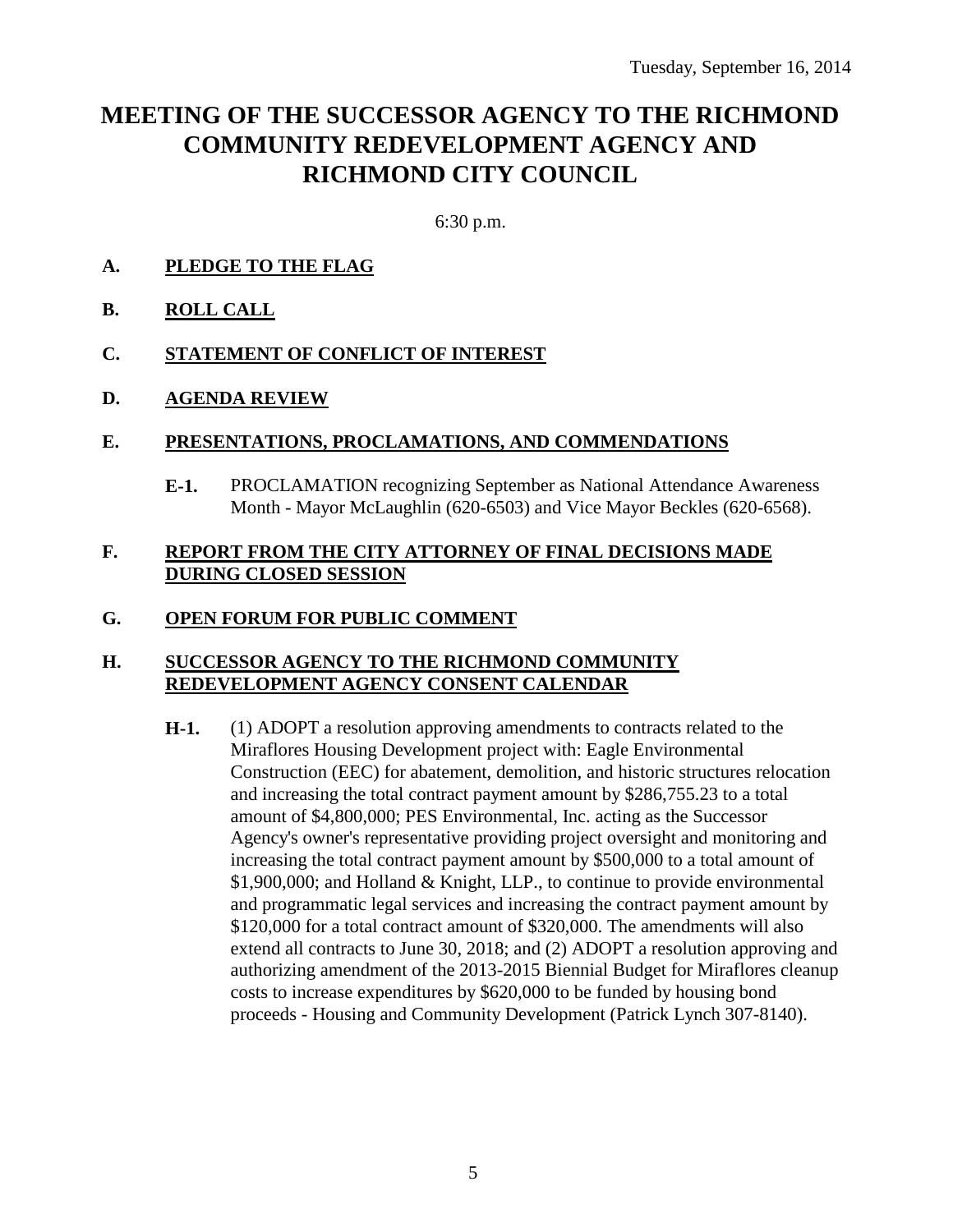**H-2.** ADOPT a resolution approving the Successor Agency to the Richmond Community Redevelopment Agency's Recognized Obligation Payment Schedule for the period January 2015 to June 2015 (ROPS 14-15b) pursuant to AB 1X26 and AB 1484 - Successor Agency to the Richmond Community Redevelopment Agency (Patrick Lynch 307-8140).

### **I. CITY COUNCIL CONSENT CALENDAR**

- **I-1.** APPROVE a legal services agreement with Renne Sloan Holtzman & Sakai, LLP for as-needed legal advice regarding general municipal law matters and elections law assistance, in an amount not to exceed \$30,000, with a term expiration of June 30, 2015 - City Attorney's Office (Bruce Reed Goodmiller 620-6509).
- **I-2.** APPROVE a legal services agreement with Colantuono & Levin, P.C. for asneeded legal advice regarding municipal law matters including taxation issues, in an amount not to exceed \$30,000, with a term expiration of June 30, 2015 - City Attorney's Office (Bruce Reed Goodmiller 620-6509).
- **I-3.** AUTHORIZE the Library and Cultural Services Director to ACCEPT a grant in the amount of \$15,000 from the California Library and Literacy Services (CLLS) and prepare and sign the Claim Form attached to the award of grant; and APPROVE an amendment to the Fiscal Year 2014-15 operating budget to increase library fund revenue and expenditures in the amount of \$15,000 for the purpose of providing literacy services to City of Richmond residents - Library and Cultural Services Department (Katy Curl 620-6554/Sherry Drobner 307- 8082).
- **I-4.** APPROVE a Memorandum of Understanding (MOU) between Rubicon Programs, Inc. and LEAP-Richmond Public Library for LEAP to provide services for basic literacy and GED preparation, and to receive payment from Rubicon in the amount of \$32,030 for providing these services for the period of July 1, 2014, through June 30, 2015; and APPROVE an amendment to the Fiscal Year 2014-2015 operating budget increasing library fund revenue and expenditures in the amount of \$32,030 - Library and Cultural Services Department (Katy Curl 620-6554/Sherry Drobner 307-8082).
- **I-5.** APPROVE the grant-funded purchase of boat crew dry suits and inflatable life vests for fire personnel in the Marine Response Program from L.N. Curtis & Sons, in the amount of \$16,236.74 - Fire Department (Chief Michael Banks 307- 8041).
- **I-6.** APPROVE a grant-funded contract with the Oakland Private Industry Council to procure goods and services on behalf of RichmondWORKS and in support of East Bay Works One Stop Career Center System for Fiscal Year 2014-2015, in an amount not to exceed \$22,286 and for a term from September 16, 2014, through September 30, 2015 - Employment and Training Department (Sal Vaca/Rosemary Viramontes 307-8008)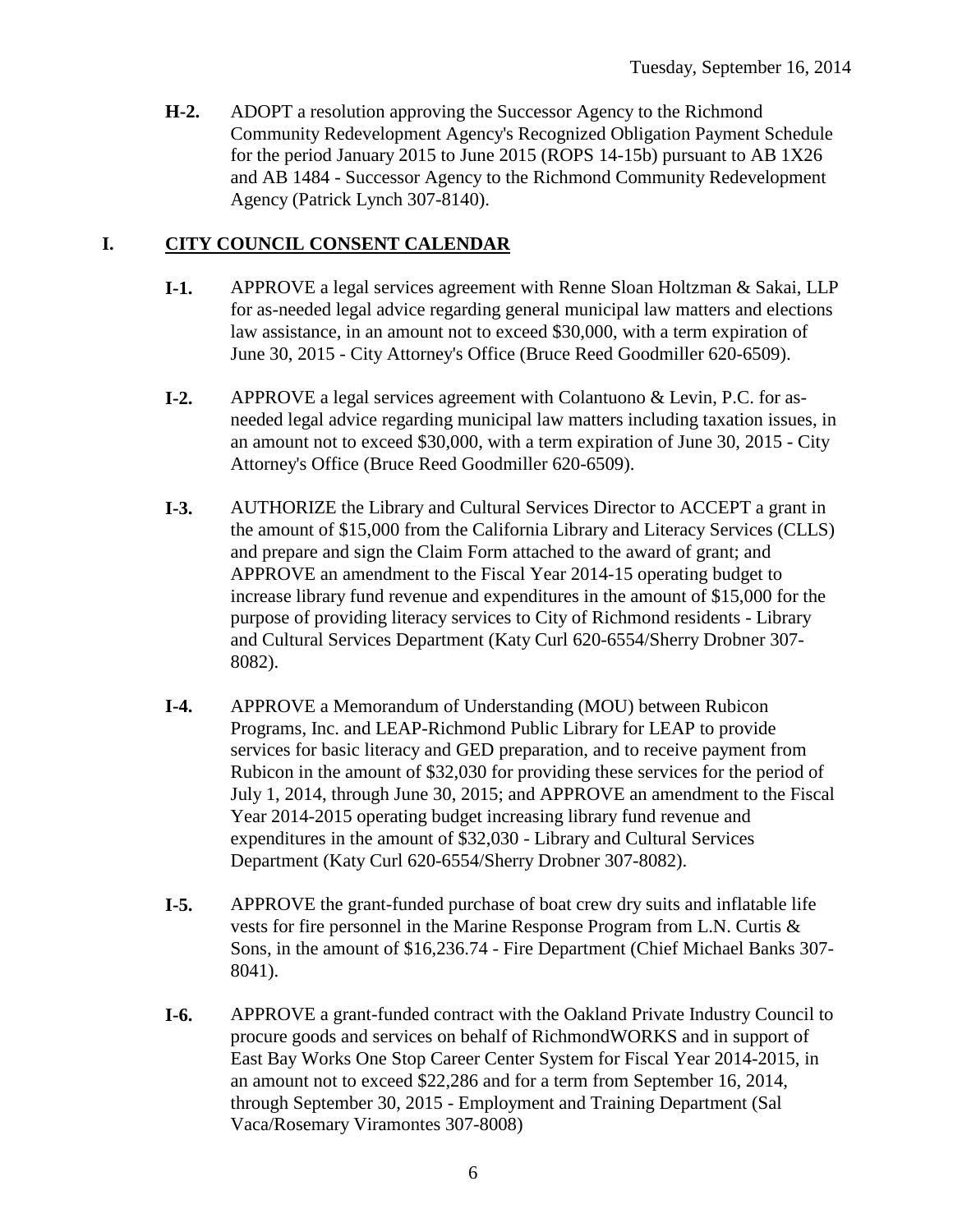- **I-7.** APPROVE a contract with Straight Talk on Prison, Inc. (STOP) to provide oversight and coordination for the YouthWORKS Academic Program in an amount not to exceed \$51,930, and for a term from September 16, 2014, through June 30, 2015 - Employment and Training Department (Sal Vaca/Jay Leonhardy 307-8019).
- **I-8.** APPROVE the renewal of a grant-funded contract with the Oakland Private Industry Council to be the Contracting/Vendor Pay Agent for Individual Training Accounts and On-the-Job Training activities for Workforce Investment Act (WIA) Program participants in an amount not to exceed \$68,286, and for a term from September 16, 2014, through September 30, 2015 - Employment and Training Department (Sal Vaca 307-8006).
- **I-9.** APPROVE the minutes of the May 27, 2014, Special City Council Meeting City Clerk's Office (Diane Holmes 620-6513).
- **I-10.** APPROVE the City Manager's response to Grand Jury Report No. 1405 entitled, 'The Public Records Act in Contra Costa County', and submittal of the response to the foreperson of the 2013-2014 Contra Costa County Civil Grand Jury - City Manager's Office (Bill Lindsay 620-6512).
- **I-11.** APPROVE a one-year software maintenance agreement with Kronos, Inc. for the Telestaff System that assists in managing attendance and overtime in the Police Department, in an amount not exceed \$13,900.79 for a term from July 1, 2014, to June 30, 2015 - Police Department (Chief Chris Magnus 621-1802).
- **I-12.** ADOPT a resolution authorizing the City Manager to allow both the Atchison Village Mutual Homes Corporation and St. John's Apartments the opportunity to participate in the City's private sewer lateral grant program and award private sewer lateral grants to these developments in a manner that is consistent with the current grant program guidelines. Current guidelines specify awarding grants in an amount equal to fifty percent (50%) of the cost of the lowest bid for lateral replacement, not to exceed \$3,000 per sewer lateral - Engineering Services Department (Chad Davisson 620-5486).
- **I-13.** INTRODUCE an ordinance (first reading) amending Chapter 12.17 of the Richmond Municipal Code to update requirements pertaining to the inspection and rehabilitation or replacement of private sanitary sewer laterals - Engineering Services Department (Chad Davisson 620-5486).
- **I-14.** ADOPT a resolution approving the City of Richmond's Appropriations Limit for 2014-15, and the adjusted Appropriations Limit for 2005-06 and 2006-07, pursuant to Article XIIIB, as amended, of the Constitution of the State of California - Finance Department (James Goins/Markisha Guillory 620-5434).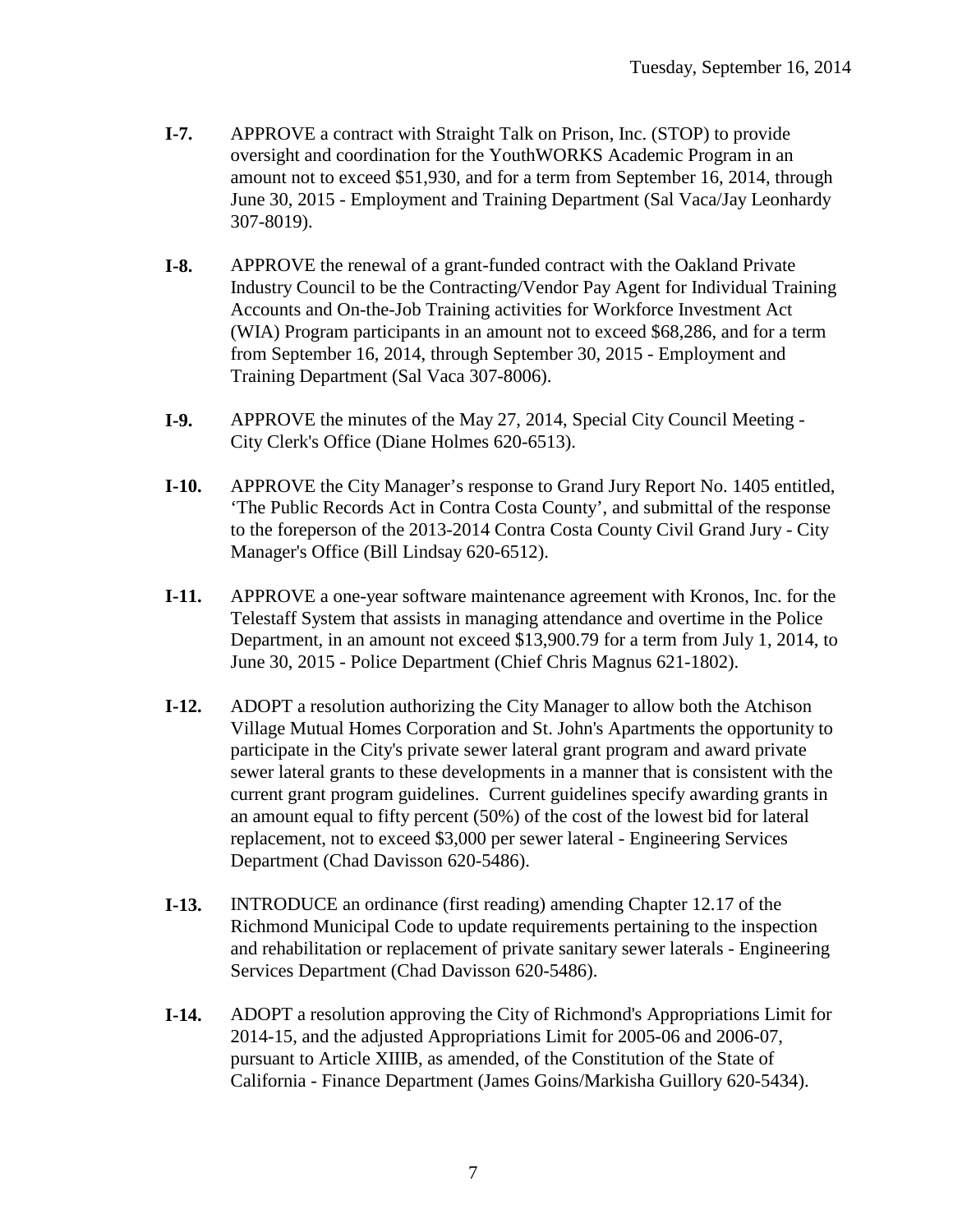- **I-15.** APPROVE a contract with Hadronex, Inc. to provide equipment warranties and continue ongoing continuous hydrogen sulfide monitoring services within areas around the wastewater treatment facility, in an amount not to exceed of \$70,000 for a period of two years ending on June 30, 2016 - Engineering Services Department (Chad Davisson 620-5486).
- **I-16.** ADOPT a resolution amending the City of Richmond's Position Classification Plan to reassign the classification of Risk Manager to Exempt and Confidential Management - Human Resources Management Department (Lisa Stephenson 620-6600).
- **I-17.** INTRODUCE an ordinance (first reading) amending the wages, salary, and compensation for the reassigned classification of Risk Manager to Exempt and Confidential Management (Salary Range No. 3.1: \$9,024 – \$13,806/month) – Human Resources Management Department (Lisa Stephenson 620-6600).
- **I-18.** APPROVE a contract with Wellhouse & Associates to prepare and file claims for State Mandated Cost Reimbursement in an amount not to exceed \$60,000 from Fiscal Year 2014-2015 to Fiscal Year 2018-2019, with payments under the contract made from expected revenues for cost reimbursement in the amount of \$375,000 - Finance Department (James Goins/Antonio Banuelos 620-6740).
- **I-19.** RECEIVE a report on Point Molate activities Engineering Services Department (Chad Davisson/Craig Murray 307-8091)
- **I-20.** RECEIVE a report on the Richmond Municipal Sewer District for the months of July and August 2014 - Engineering Services Department (Chad Davisson 620- 5486).
- **I-21.** ADOPT a resolution amending the Recreation Department Budget, adding a \$220 donation from the parents of the May Valley Community Center for the Kids in Motion Summer Camp Program, and \$220 in expenditures for transportation services for field trips to Contra Loma Park and Cull Canyon Park - Recreation Department (Bill Lindsay/Arecia Yee 620-6793).
- **I-22.** APPROVE a contract with Oscar I. Solano, Jr., DBA Zumbarico Fitness, to provide Zumba classes at the Richmond Senior Center and the Annex Senior Center in an amount not to exceed \$27,000 for a three-year period from September 1, 2014, through June 30, 2017, with two one-year options to extend these services - Recreation Department (Bill Lindsay/Kris Loftus 620-6793).
- **I-23.** APPROVE the grant-funded purchase of a digital recording system and CCTV wireless radio from TYCO Integrated Security Systems in an amount not to exceed \$30,000, using funding from the Justice Assistance Grant (JAG) 2011 Grant - Police Department (Chief Chris Magnus 621-1802).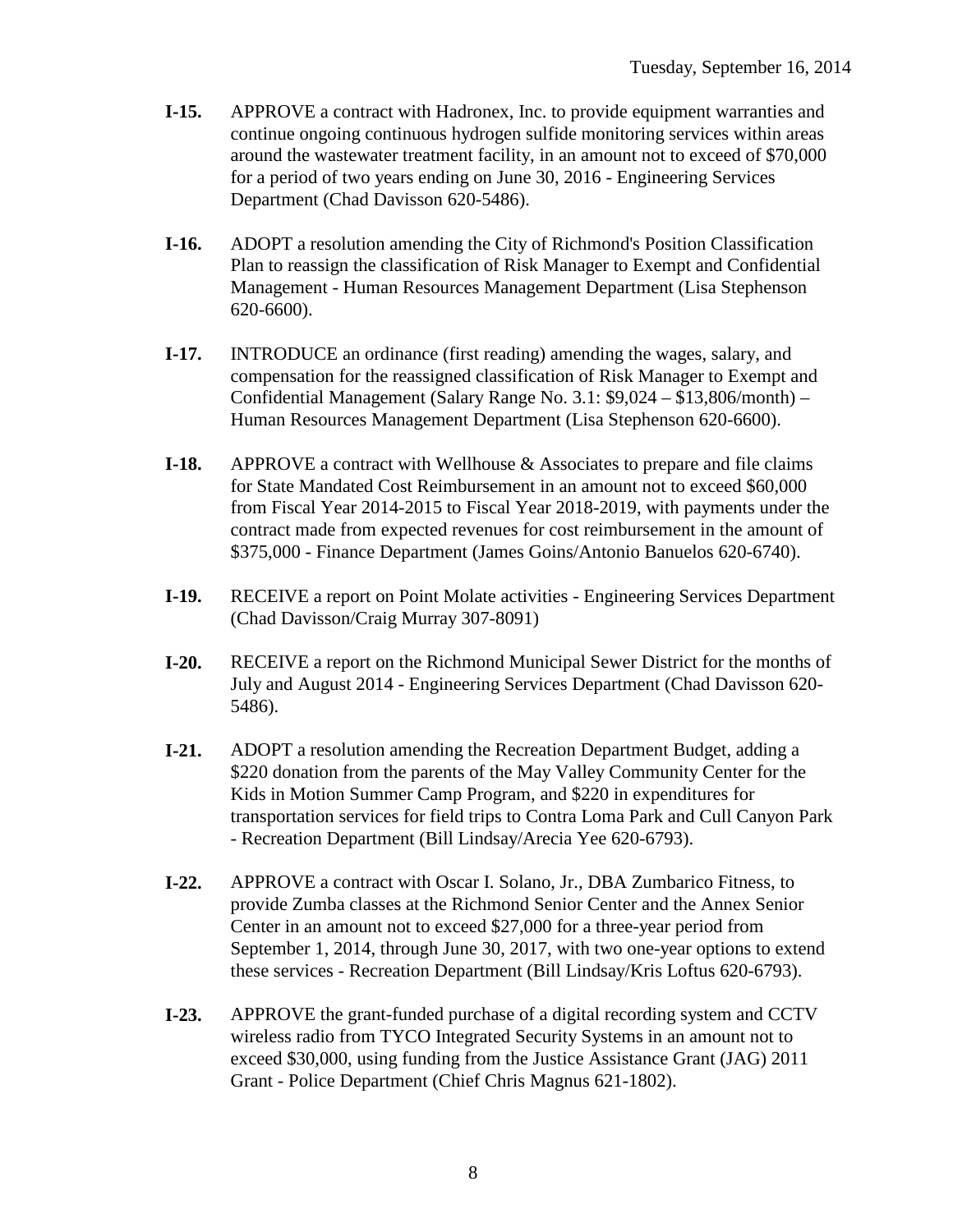- **I-24.** APPROVE a grant funded contract for purchase and installation of an interactive SMART Board and ergonomic desk for the Police Department's Watch Commander's Office with IN2CHANGE in an amount not to exceed \$21,000 - Police Department (Chief Chris Magnus 621-1802).
- **I-25.** APPROVE equipment and vehicle rentals from Hertz Equipment Rental Corporation to support Public Works equipment and vehicle needs in an amount not to exceed \$30,000 per year for three years, with an option to extend this authorization for an additional two years to five years total - Public Works Department (Yader A. Bermudez 231-3008).
- **I-26.** APPROVE the purchase of various emulsion oils for asphalt paving and pothole repair from Telfer Oil Company, in an amount not to exceed \$50,000 per year for a three-year term - Public Works Department (Yader A. Bermudez 231-3008).
- **I-27.** ADOPT a resolution renewing standing orders/outline agreements for technology related goods and services from AT&T; CompuCom; Dell Inc.; HP; R-Computer; Nonagon; and KRAY in an amount not to exceed \$250,000 per year per vendor for a period of five years (This item was reviewed and recommended for approval by the Finance Standing Committee at its September 12, 2014, meeting) - Information Technology Department (Sue Hartman 620-6784).

## **J. ITEMS CONTINUED FROM PREVIOUS MEETINGS**

### **Continued Consent Calendar**

**J-2.** APPROVE the 2014/2015 North Richmond Waste and Recovery Mitigation Fee Expenditure Plan that specifies the activities and the revenue to support those activities from July 1, 2014, through June 30, 2015, as recommended by the North Richmond Waste and Recovery Mitigation Fee Joint Expenditure Planning Committee - City Manager's Office (Bill Lindsay 620-6512/Lori Reese-Brown 620-6869). **This item was continued from the June 24 and July 1, 15, and 29, 2014, meetings for Council deliberation and determination only.**

# **K. PUBLIC HEARINGS - NOT EARLIER THAN 7:15 P.M.**

**K-1.** INTRODUCE an ordinance (first reading) amending the Zoning Ordinance and Zoning Map to change the land use designation for undeveloped parcels on Jetty Drive from M-1 Industrial/Office Flex to PA, Planned Area District to provide conformity with the General Plan 2030; and ADOPT a resolution approving a Conditional Use Permit to construct residential units as part of Phase 2 of the Anchorage at Marina Bay subdivision project - Planning and Building Services Department (Richard Mitchell 620-6706).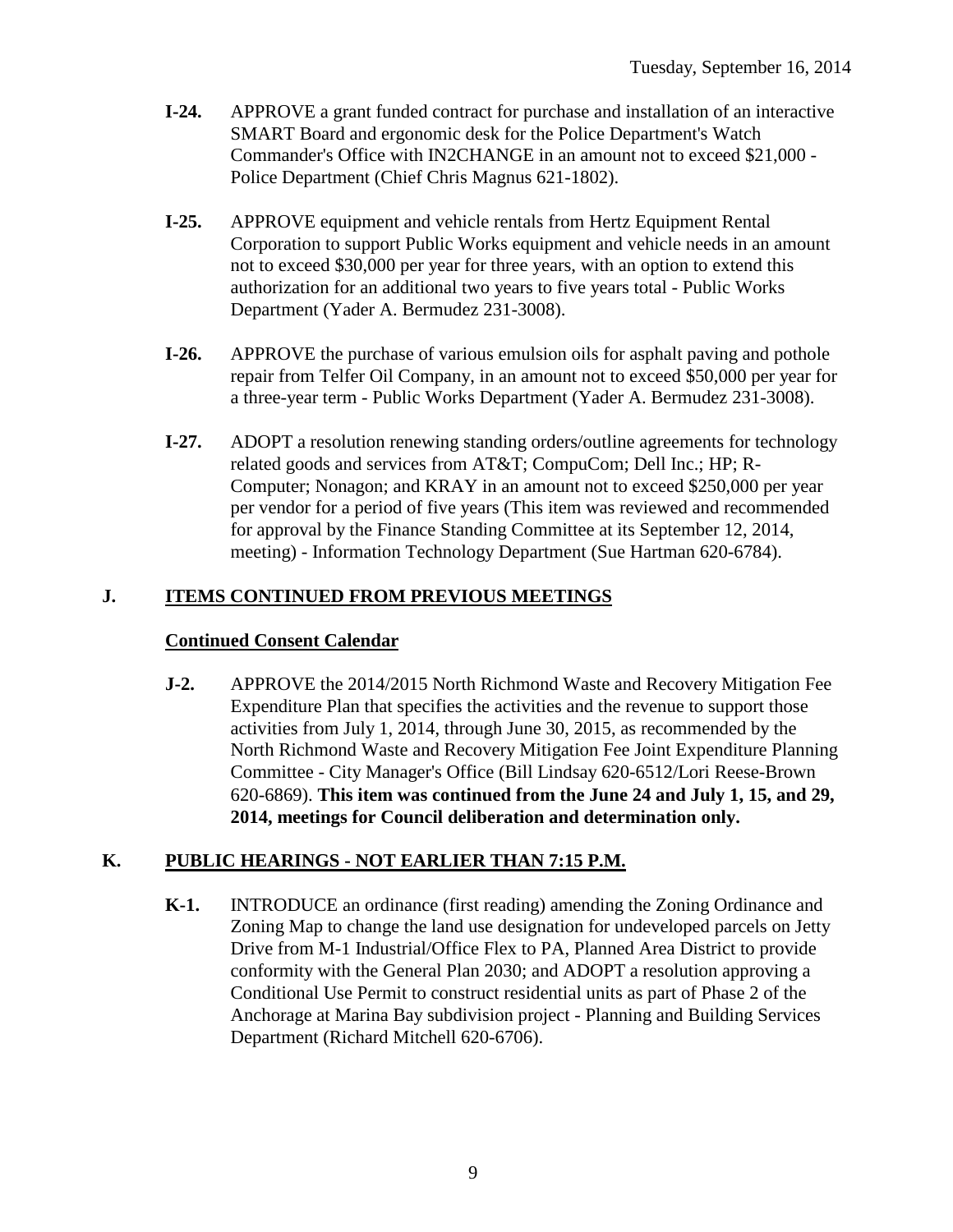### **L. RESOLUTIONS - NOT EARLIER THAN 7:30 P.M.**

- **L-1.** ADOPT a resolution in support of the Richmond Police Activities League (RPAL) mentor program - Mayor McLaughlin (620-6503).
- **L-2.** ADOPT a resolution urging the City of Richmond to support efforts at the Congressional level to address the growing humanitarian crisis of unaccompanied children fleeing violence from Central America - Mayor McLaughlin (620-6503) and Vice Mayor Jovanka Beckles (620-6568).
- **L-3.** ADOPT a resolution calling upon the federal government to stop the nontherapeutic use of antibiotics on factory farms - Mayor McLaughlin (620-6503), Vice -Mayor Beckles (620-6581) and Councilmember Butt (620-6861).
- **L-4.** ADOPT a resolution in support of a partnership between the City of Richmond and the Men and Women of Purpose (MWP) to help MWP become more competitive in their efforts to seek grant funding to provide services for our residents - Councilmember Myrick (620-6636).
- **L-5.** ADOPT a resolution in support of expediting procedures under the Planned Area District Zoning Section 15.04.610 of the Richmond Municipal Code for environmentally friendly medium mixed used projects in Marina Bay - Councilmember Myrick (620-6636).
- **L-6.** ADOPT a resolution of the City Council of the City of Richmond to regulate development of parcels with creeks - Councilmember Butt (620-6861).
- **L-7.** ADOPT a resolution to implement provisions of the general plan 2030 relative to community trails - Councilmember Butt (236-7435).

#### **M. ORDINANCES - NOT EARLIER THAN 9:15 P.M.**

**M-1.** INTRODUCE an ordinance (first reading) amending Section 6.40.020 of the Richmond Municipal Code Chapter 6.40, Residential Rental Dwelling Unit Inspection and Maintenance, expanding the residential rental inspection program (RRIP) to all residential rental properties, and making corrections to the current definition of "Rental Residential Dwelling Unit" - Planning and Building Services Department (Richard Mitchell 620-6706).

#### **N. COUNCIL AS A WHOLE - NOT EARLIER THAN 9:30 P.M.**

**N-1.** CONSIDER potential amendments to City Council Rules and Procedures as well as additional policies in order to handle disruptions during City Council meetings and DIRECT staff to bring back final versions of such policies for the Council's consideration and adoption - City Manager's Office (Bill Lindsay 620-6512), City Attorney's Office (Bruce Reed Goodmiller 620-6509), and Police Department (Chief Chris Magnus 620-1802).